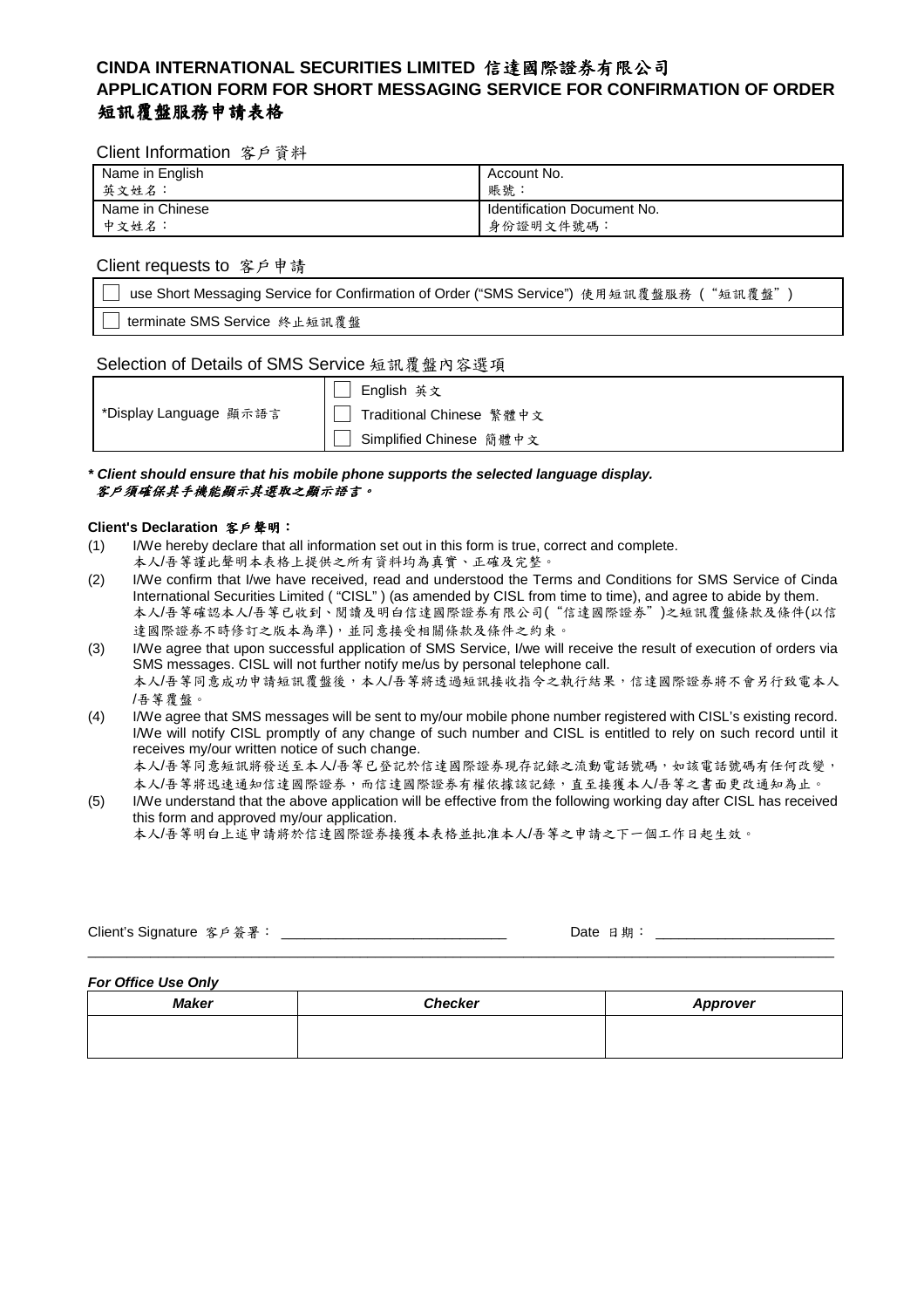# CINDA INTERNATIONAL SECURITIES LIMITED

# Terms and Conditions for Short Messaging Service for Confirmation of Order

- 1. These Terms and Conditions (as amended from time to time) apply to Short Messaging Service for Confirmation of Order ("SMS Service") provided by Cinda International Securities Limited ("CISL") to client ("Client") who has entered into a Client's Agreement with CISL in respect of Client's account(s) with CISL concerning transactions related to securities (the "Client' s Agreement") and has been accepted by CISL to use SMS Service.
- 2. Unless otherwise specified, these Terms and Conditions are made without prejudice and in addition to all the terms and conditions of the Client's Agreement. These Terms and Conditions shall prevail if they conflict with the terms and conditions of the Client's Agreement.
- 3. Under SMS Service, CISL shall send SMS messages to one mobile phone number registered by Client to inform Client of the result of the execution of Client's orders. Client acknowledges and agrees that this communication may be used in lieu of agreed communication by another means, for example, personal telephone calls.
- 4. CISL will only send SMS messages once. If Client deletes the SMS messages sent by CISL, the SMS message will not be sent again.
- 5. Client should not reply to any SMS messages sent by CISL. In particular, Client should never respond to any request purportedly from CISL via SMS messages to provide Client' s account or security details. CISL will not make such a request.
- 6. Client will obtain and maintain equipment of the type, and a connection with a telecommunication company, notified by CISL from time to time, for the purposes of using SMS Service. Client is responsible for the cost of his equipment and the charges of his telecommunication company and any other charges in connection with SMS Service. Client's registered mobile phone must be a compatible piece of telecommunication equipment capable of receiving SMS messages.
- 7. Client will promptly notify CISL of any change of his information on CISL's record including any change of his contact details. Client agrees that CISL shall provide SMS Service according to the information provided by Client, until CISL has received Client's written notice of a change. Communication to Client through SMS Service will be deemed to have been received by Client once dispatched by CISL.
- 8. CISL may vary the scope or operation of SMS Service, the types of information to be sent, and the types of telecommunication equipment and telecommunication companies to be used, without notice or liability. CISL may suspend or withdraw SMS Service without notice or liability to Client or any third party.
- 9. Without prejudice to the Personal Data (Privacy) Ordinance, Client authorizes CISL to disclose his information to CISL's affiliates, telecommunication companies and their agents (in or outside Hong Kong) for all purposes connected with SMS Service.
- 10. Information provided through SMS Service is for Client' s reference only and is not evidence of its contents. CISL is not responsible for its accuracy, completeness or timeliness or for any decision made or instructions submitted based upon such information. Statements will be sent to Client in accordance with the terms and conditions of the Client's Agreement. Client will inform CISL as soon as possible if any of SMS messages appear to be irregular.
- 11. In the absence of willful misconduct, CISL is not responsible for any failure or delay in sending any information to Client, or for any error, misdirection, corruption or interception of any information sent through SMS Service. CISL is not responsible for any event beyond its control including any error, malfunctioning or failure of any software, equipment or system. Information sent through SMS Service is not an offer. Telecommunication companies are not CISL's agent and they do not accept any responsibility in relation to SMS Service.
- 12. CISL may change these Terms and Conditions by written notice to Client
- 13. Risk Disclosure Client acknowledges that the internet or any form of communication network is by nature an unreliable medium of communication and that such unreliability is beyond the control of CISL. Client further acknowledges that, as a result of such unreliability, there may be errors, interception, corruption, interruption, blackout, time lags or delays in the transmission of data and other information.